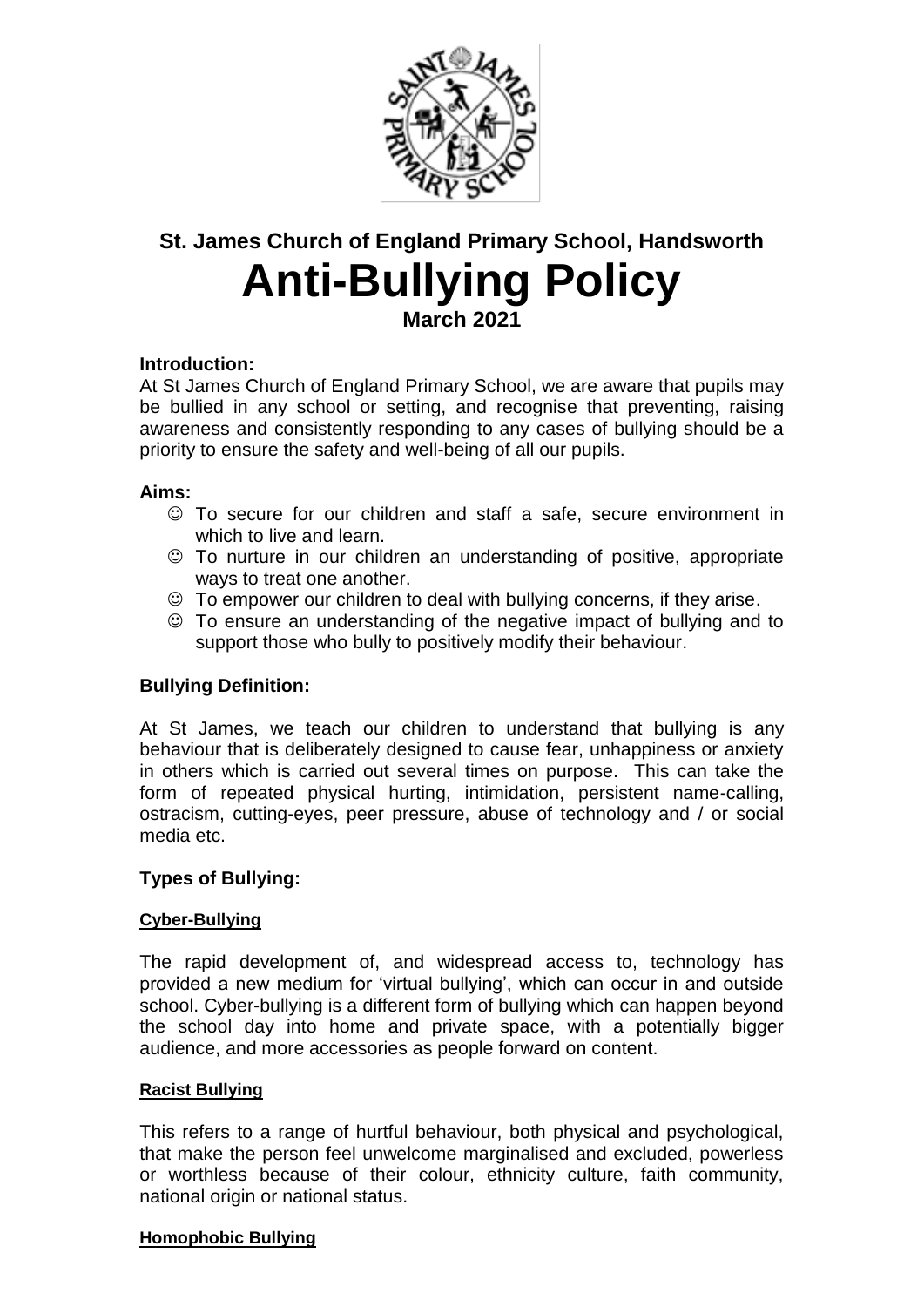This occurs when bullying is motivated by a prejudice against lesbian, gay or bisexual people.

## **Vulnerable Groups**

We recognise that some groups of pupils may be more vulnerable to bullying, including:

- Looked After Children
- Gypsy, Roma and Traveller children
- Children with Special Educational Needs or Disabilities (SEND)
- Children from ethnic minorities
- Children entitled to Free School Meals
- Children for whom English is an Additional Language
- Children who are perceived to be gay, lesbian or bisexual

## **Bullying Prevention:**

At St. James, we recognise that bullying exists within our city, our community and within our school. We endeavour to identify, address and eradicate it and to be vigilant to the emergence of new forms of bullying and new ways of perpetrating it.

We work hard to counteract bullying and all the children are reminded of how to deal with bullying situations through discussion, lessons and special assemblies. We survey the children on bullying issues and build on their views in the way we manage the school.

Preventing and raising awareness of bullying is essential in keeping incidents in our school to a minimum. Through assemblies, as well as PSHE lessons, pupils are given regular opportunities to discuss what bullying is, as well as incidents we would not describe as bullying, such as two friends falling out, or a one-off argument. An annual 'Anti-bullying Week' is held to further raise awareness. E-safety is an important part of the Curriculum and information for parents is included in newsletters and on the School's website. Pupils are taught to tell an adult in school if they are concerned that someone is being bullied.

Children at St. James are taught to recognise and respond appropriately to bullying:

- $\checkmark$  Children should not retaliate with physical or verbal abuse but should be assertive and make it clear that they do not accept the behaviour that is being directed at them.
- $\checkmark$  If the abuse does not stop, they must walk away and tell an adult.
- $\sim$  Bullies and victims are given help bullies often need a lot of help to see that their behaviour is unacceptable and victims need help in building their self-esteem and confidence.

# **Responding to Bullying:**

We will never ignore cases of bullying. Parents, children and staff are encouraged to report any instances of bullying.

- The member of staff who receives the concern from a child or parent will record the concerns.
- The bullying concern will be investigated.
- Where it is found that bullying has occurred, parents will be informed in line with the schools Behaviour Management policy.